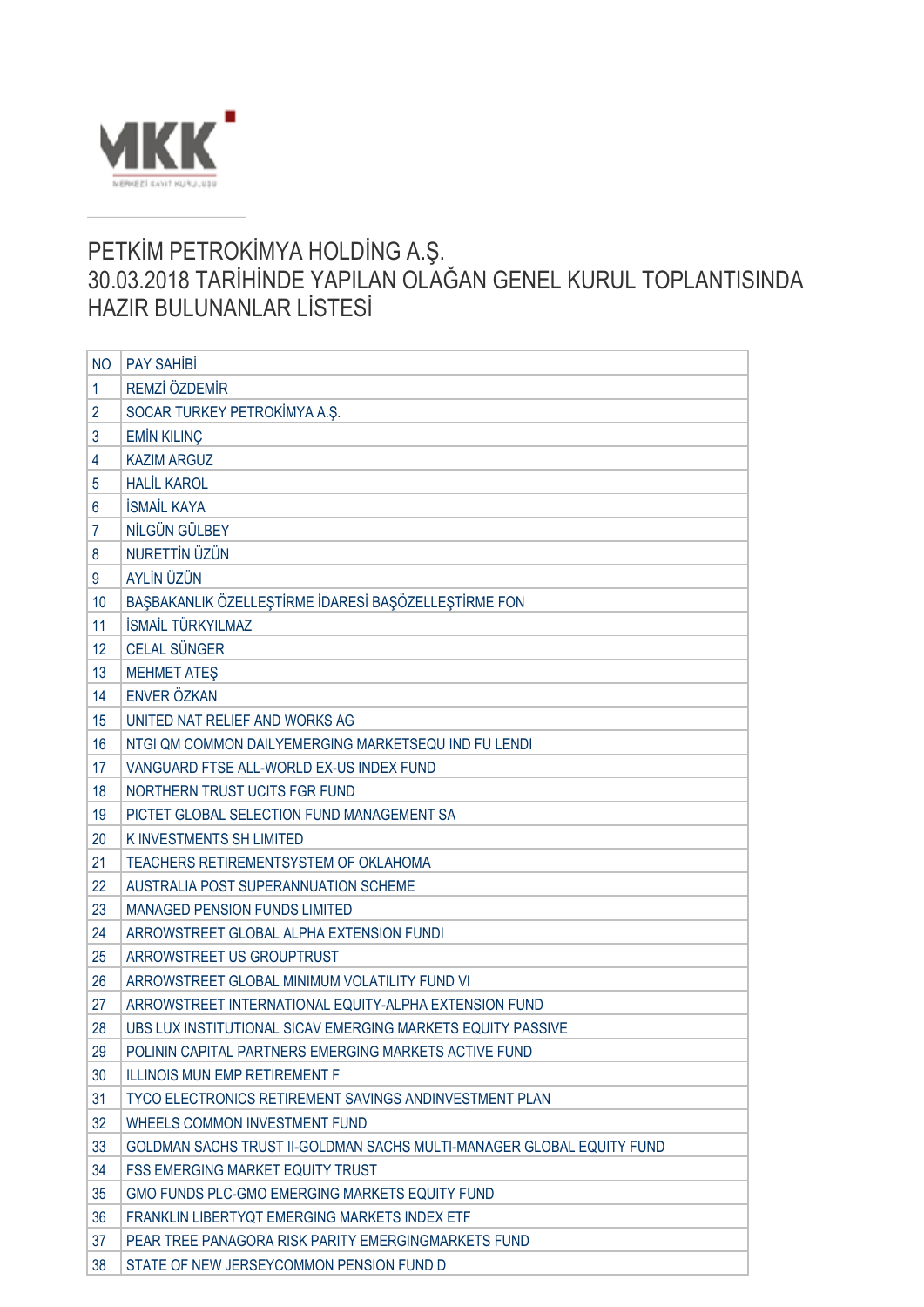| 39 | ARROWSTREET INTERNATIONAL EQUITY EAFE TRUST FUND                                                                                |
|----|---------------------------------------------------------------------------------------------------------------------------------|
| 40 | <b>MGI FUNDS PLC</b>                                                                                                            |
| 41 | NEW YORK STATE TEACHERS RETIREMENT SYSTEM                                                                                       |
| 42 | SSGA SPDR ETFS EUROPE I PUBLIC LIMITED COMPANY                                                                                  |
| 43 | <b>INTERNATIONAL LP I</b>                                                                                                       |
| 44 | CATHOLIC HEALTHCAREWEST RETIREMENT PLAN TRUST                                                                                   |
| 45 | UTAH STATE RETIREMENT FUND                                                                                                      |
| 46 | NORTHERN TRUST GLOBAL INVESTMENTS QUANTITATIVE                                                                                  |
| 47 | <b>BRUNEI INVESTMENT AGENCY</b>                                                                                                 |
| 48 | UAW RETIREE MEDICALBENEFITS TRUST                                                                                               |
| 49 | PENSION PROTECTION FUND                                                                                                         |
| 50 | WELLS FARGO BANK DEC.O.TR.ESTABL.INV.FU.FOR EMP.BENEF.TRUSTS                                                                    |
| 51 | TEACHERS RETIREMENTSYSTEM OF THE STATEOF ILLINOIS                                                                               |
| 52 | PARAMETRIC TMEMC FUND, LP.                                                                                                      |
| 53 | SUNAMERICA INTERNATIONAL DIVIDEND STRATEGY FUND                                                                                 |
| 54 | NTGI QM COMMON DAIL AL COUNT WORLD E U EQ IND FUND                                                                              |
| 55 | NTGI-QM COMMON DAILYEMERG MARK EQUITY INDEX FUND-NON LENDING                                                                    |
| 56 | <b>MGI FUNDS PLC</b>                                                                                                            |
| 57 | MERCER QIF FUND PUBLIC LIMITED COMPANY                                                                                          |
| 58 | <b>GMO IMPLEMENTATION FUND</b>                                                                                                  |
| 59 | ARROWSTREET MULTI-STRATEGY UMBRELLA PLC-ARR.EMER.MARK.FU.III                                                                    |
| 60 | THE COSMOPOLITAN INVESTMENT FUND                                                                                                |
| 61 | CHEVRON MASTER PENSION TRUST                                                                                                    |
| 62 | CORNERSTONE ADVISORSGLOBAL PUBLIC EQUITYFUND                                                                                    |
|    | SPARTAN GROUP TRUST FOR EMPLOYEE BENEFIT PLANS-SPARTAN EMERGIN MARKETS INDEX<br><b>POOL</b>                                     |
|    |                                                                                                                                 |
| 63 |                                                                                                                                 |
| 64 | VANGUARD INVESTMENTSERIES PLC                                                                                                   |
| 65 | NORTHERN EMERGING MARKETS EQUITY FUND                                                                                           |
| 66 | POWERSHARES S P EMERGING MARKETS MOMENTUM PORTFOLIO                                                                             |
| 67 | <b>VIRGINIA RETIREMENT SYSTEM</b>                                                                                               |
| 68 | PANAGORA DIVERSIFIEDRISK MULTI ASSET FUNLTD                                                                                     |
| 69 | HEWLETT PACKARD COMPANY MASTER TRUST                                                                                            |
| 70 | ALASKA PERMANENT FUND CORPORATION                                                                                               |
| 71 | KAPITALFORENINGEN LAEGERNES PENSIONSINVESTERING LPIAKTIER EMERGING MAR                                                          |
| 72 | ADVANCED SERIES TRUST AST GOLDMAN SACHSMULTI ASSET PORTFOLI                                                                     |
| 73 | VIRTUS GLOVISTA EMERGING MARKETS ETF                                                                                            |
| 74 | AZL DFA EMERGING MARKETS CORE EQUITY FUND                                                                                       |
| 75 | ARROWSTREET INTERNATIONAL EQUITY-ALPHA EXTENSION FUND                                                                           |
| 76 | <b>INTERNATIONAL EQUITY FUND</b>                                                                                                |
| 77 | ARIZONA PSPRS TRUST                                                                                                             |
| 78 | ADVANCED SERIES TR.AST RCM WORLD TRENDS PORTFOLIO                                                                               |
| 79 | <b>TEXAS EDUCATION AGENCY</b>                                                                                                   |
| 80 | POWERSHARES PUREBETA FTSE EMERGING MARKETS PORTFOLIO                                                                            |
| 81 | OLD WESTBURY LARGE CAP STRATEGIES FUND                                                                                          |
| 82 | LEGG MASON GLOBAL FUND PLC                                                                                                      |
| 83 | ARROWSTREET INTERNATIONAL EQUITY-ACWI EX US FUND<br>EATON VANCE COLLECTIVE INVESTMENT TRUST FOR EMPLOYEE BENEFIT PLANS EMERGING |
| 84 | <b>MARKETS EQUITY FUND</b>                                                                                                      |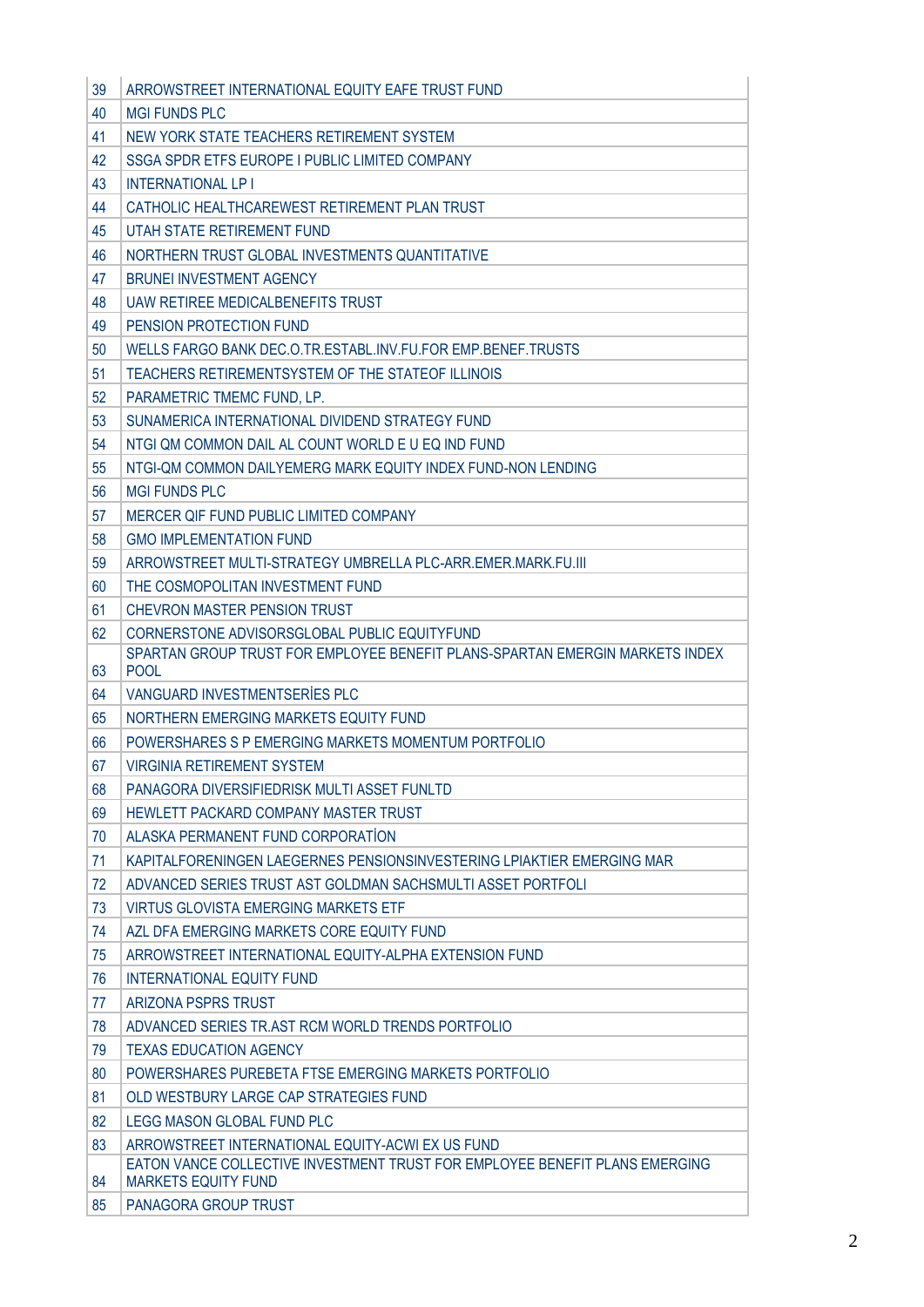| 86  | OPPENHEIMER EMERGING MARKETS REVENUE ETF                                |
|-----|-------------------------------------------------------------------------|
| 87  | THE NATURE CONSERVANCY                                                  |
| 88  | ARROWSTREET INTERNATIONAL EQUITY-EAFE FUND                              |
| 89  | SOUTH CALIFORNIAN EDISON COMPANY NUCLEAR QUALIFIED                      |
| 90  | <b>GMI INVESTMENT TRUST</b>                                             |
| 91  | FUROPEAN CENTRAL BANK                                                   |
| 92  | ADVANCED SERIES TRUST-AST J.P. MORGAN GLOBAL THEMATIC PORTFO            |
| 93  | WORCESTERSHIRE COUNTY COUNCIL PENSION FUND                              |
| 94  | ARROWSTREET GLOBAL EQUITY-ALPHA EXTENSION FUND II                       |
| 95  | VOYA EMERGING MARKETS INDEX PORTFOLIO                                   |
| 96  | POWERSHARES DWA EMERGING MARKETS TEC.LEA.PORT.                          |
| 97  | PANAGORA RISK PARITY MULTI ASSET MASTER FUND, LTD.                      |
| 98  | PFPC T AND C CL MAGNA UMBRELLA FUND                                     |
| 99  | THE NORTH CAROLINA SUPPLEMENTALRETIREMENT PLANS GROUP TRUST             |
| 100 | GUIDEMARK EMERGING MARKETS FUND                                         |
| 101 | ADVANCED SERIES TRUST-AST PARAMETRIC EMER.MARK.EQU.PORTFOLIO            |
| 102 | ARROWSTREET INTERNATIONAL EQUITY-ALPHA EXTENSION FUND II                |
| 103 | CADENCE GLOBAL EQUITY FUND L.P.                                         |
| 104 | EATON VAN TR COMP COM TR FUND-PARAM STRU EM MAR EQ COM TR FU            |
| 105 | GOLDMAN SACHS ETF TRUST-GOLDMANSACHS ACTIVE BETA EMERGING MARKETS EQUIT |
| 106 | PENSION RESERVERS INVESTMENT TRUST FUND                                 |
| 107 | <b>TOBAM EMERGING MARKETS FUND</b>                                      |
| 108 | VANGUARD INTERNATIONAL HIGH DIVIDEND YIELD INDEX FUND                   |
| 109 | SEVENTH SWEDISH NATIONAL PENSION FUND-AP7 EQUITY FUND                   |
| 110 | BONY IOWA PUBLIC EMPLOYEES RETIREMENT SYSTEM                            |
| 111 | BOARD OF PENSIONS OF THE EVANGELICAL LUTHERAN CHURCH IN AMERICA         |
| 112 | CHARITABLE INTERNATIONAL EQUITY FUND                                    |
| 113 | SAN DIEGO COUNTY EMPLOYEES RETIREMENT ASSOCIATION                       |
| 114 | PUBLIC EMPLOYEE RETIREMENT SYS                                          |
| 115 | <b>EATON VANCE MANAGEMENT</b>                                           |
| 116 | ALLIANZ VARIABLE INSURANCE PRODUCTS TRUST                               |
| 117 | KAPITALFORENINGEN INVESTIN PRO, GLOBAL EQUITIES I                       |
| 118 | DUNHAM INTERNATIONAL STOCK FUND                                         |
| 119 | NORTHERN TRUST INVESTMENT FUNDS PLC                                     |
| 120 | STICHTING BLUE SKY PASSIVE EQUITY EMERGING MARKETS GLOBAL FUND          |
| 121 | CENTURYLINK INC. DEFINED CONTRIBUTION PLAN MASTER TRUST                 |
| 122 | NTGI-QM COMMON DAILYALL COU WOR EX-US IN MA IN FU LE                    |
| 123 | BRITISH COLUMBIA INVESTMENT MANAGEMENT COR                              |
| 124 | COMMONWEALTH SUPERANNUATION CORPORATION                                 |
| 125 | NATIONAL COUNCIL FOR SOCIAL SECURITY FUND                               |
| 126 | NEW ZEALAND SUPERANNUATION FUND                                         |
| 127 | QIC INTERNATIONAL EQITIES FUND                                          |
| 128 | THE BUNTING EMERGINGEQUITY TE LIMITED LIABILITY COMPANY                 |
| 129 | OBLATE INTERNATIONAL PASTORAL INVESTMENT TRUST                          |
| 130 | THE WAWANESA MUTUAL INSURANCE COMPANY                                   |
| 131 | VANGUARD FUNDS PUBLIC LIMITED COMPANY                                   |
| 132 | SSB TRLD TRILOGY INVESTMENT FUNDS PLC                                   |
| 133 | LACM EMERGING MARKETS FUND L.P                                          |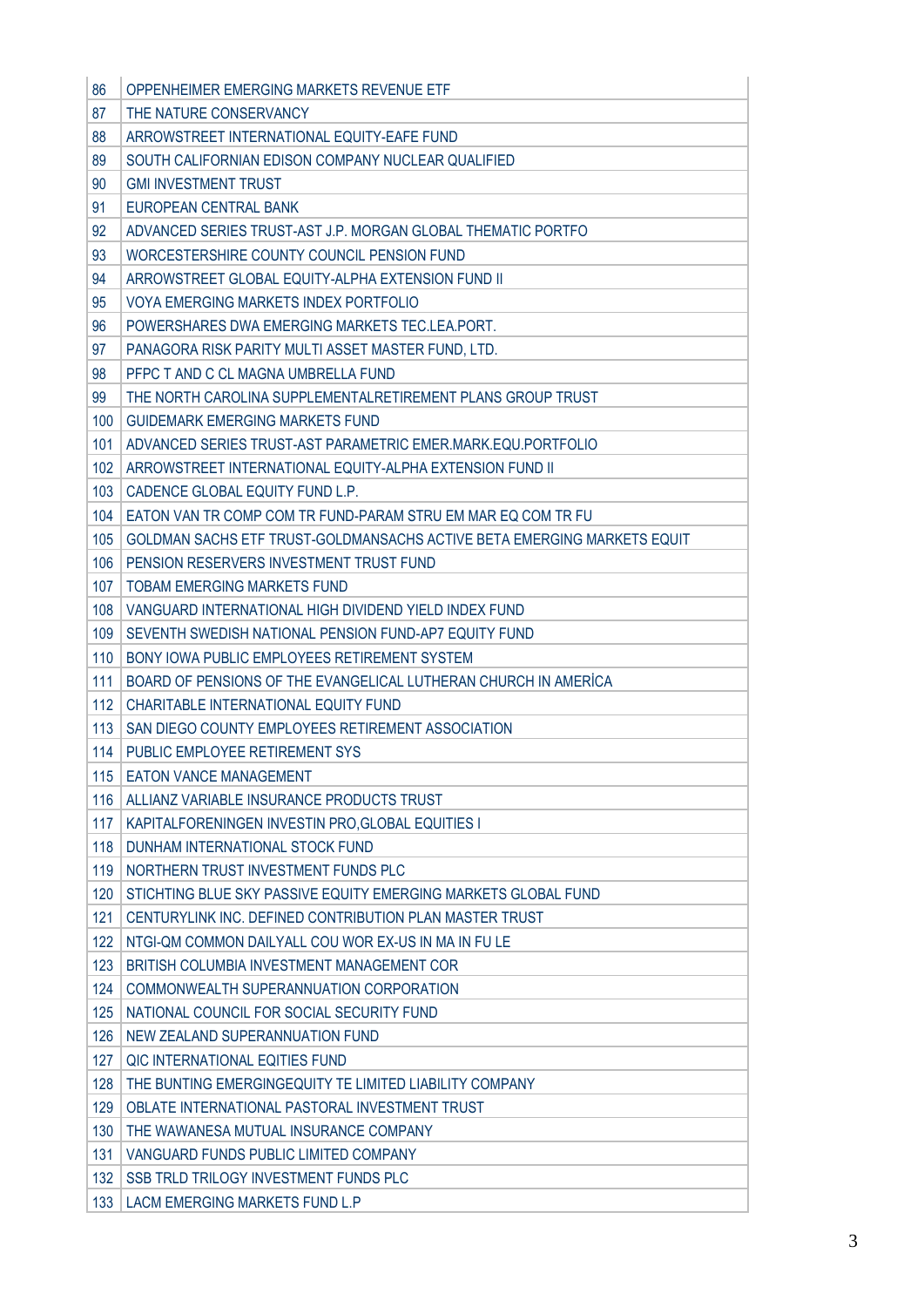| 134 | OBLATE INTERNATIONAL PASTORAL INVESTMENT TRUST                               |
|-----|------------------------------------------------------------------------------|
| 135 | FOOD AND AGRICULTURE ORGANISATION OF THE UNITED NATIONS                      |
| 136 | HC CAPITAL TRUST THECOMMODITY RETURNS STRATEGY PORTFOLIO                     |
| 137 | VALIC COMPANY I EMERGING ECONOMIES FUND                                      |
| 138 | ASCENSION HEALT MASTER PENSION TRUST                                         |
| 139 | VERDIPAPIRFONDET KLP AKSJE FREMVOKSENDEMARKEDER INDEKS I                     |
| 140 | CITY OF NEW YORK GROUP TRUST                                                 |
| 141 | CITY OF NEW YORK GROUP TRUST                                                 |
| 142 | ARROWSTREET WORLD SMALL CAP EQUITY ALPHA EXTENSION FUND (CAYMAN) LIMITED     |
| 143 | USAA MSCI EMERGING MARKETS VALUE MOMENTUM BLEND INDEX ETF                    |
| 144 | AQR GLOBAL RISK PREMIUM MASTER ACCOUNT II LTD.                               |
| 145 | <b>GMO EMERGING MARKETS FUND</b>                                             |
| 146 | AQR GLOBAL RISK PREMIUM MASTER ACCOUNT LTD.                                  |
| 147 | AQR GRP EL MASTER ACCOUNT LTD.                                               |
| 148 | <b>GMO GLOBAL REAL RETURN UCITS FUND</b>                                     |
| 149 | ALLIANZGI BEST STYLES EMERGING MARKETS EQUITY FUND                           |
| 150 | STATE OF NEW JERSEYCOMMON PENSION FUND D                                     |
| 151 | WELLS FARGO BANK DEC.O.TR.ESTABL.INV.FU.FOR EMP.BENEF.TRUSTS                 |
| 152 | CITY OF NEW YORK GROUP TRUST                                                 |
| 153 | LEGG MASON FUNDS ICVC - LEGG MASON EMERGING MARKETSEQUITY FUND               |
| 154 | MELLON BANK N.A. EMPLOYEE BENE COLLINVEST FUND PLAN                          |
| 155 | NEBRASKA PUBLIC EMPLOYEES RETIREMENT SYSTEMS                                 |
| 156 | <b>VFM EMERGING MARKETS TRUST</b>                                            |
| 157 | AQR GRP 10 MASTER ACCOUNT LTD.                                               |
| 158 | THE GOV.OF HIS MAJESTY THESULTAN A. YANGDI-PERTUANOFBRUNEI D                 |
| 159 | VANGUARD TOTAL WORLDSTOCK INDEX FUND                                         |
| 160 | SIIT-WORLD SELECT EQUITY FUND                                                |
| 161 | TEACHERS RETIREMENTSYSTEM OF THE STATEOF ILLINOIS                            |
| 162 | ADVISER MANAGED TRUST TACTICAL OFFENSIVE EQUITY FUND                         |
| 163 | FIDELITY SALEM STREET TRUST: FIDELITY FLEX INTERNATIONAL INDEX FUND          |
| 164 | PEAR TREE PANAGORA EMERGING MARKETS FUND                                     |
| 165 | QS INVESTORS DBI GLOBAL EMERGING MARKETSEQUITY FUND LP                       |
| 166 | <b>MANAGED PENSION FUNDS LIMITED</b>                                         |
| 167 | THREE MILE ISLAND UNIT ONE QUALIFIED FUND                                    |
| 168 | SUN AMERICA SERIES TRUST EMERGING MARKETS PORTFOLI                           |
| 169 | PACIFIC SELECT FUND-PD EMERGING MARKETSPORTFOLIO                             |
| 170 | OYSTER CREEK NUCLEARGENERATING STATION QUALIFIED FUND                        |
| 171 | XEROX CORPORATION RETIREMENT AND SAVINGSPLAN                                 |
| 172 | ARROWSTREET CAPITAL GLOBAL ALL COUNTRY ALPHA EXTENSION FUND (CAYMAN) LIMITED |
| 173 | CITY OF EDMONTON EQUITY UNIT TRUST                                           |
| 174 | PICTET GLOBAL SELECTION FUND-EMERGING EQUITY LOWER VOLATILITY FUND           |
| 175 | STATE TEACHERS RETIREMENT SYSTEM OF OHIO                                     |
| 176 | ALLIANZ GLOBAL INVESTORS FUND                                                |
| 177 | NEUBERGER BERMAN SYSTEMATIC GLOBAL EQUITY TRUST                              |
| 178 | VANGUARD FUNDS PUBLIC LIMITED COMPANY                                        |
| 179 | CANADA PENSION PLANINVESTMENT BOARD                                          |
| 180 | PUBLIC SECTOR PENSION INVESTMENT BOARD                                       |
| 181 | STICHTING PHILIPS PENSIOENFONDS                                              |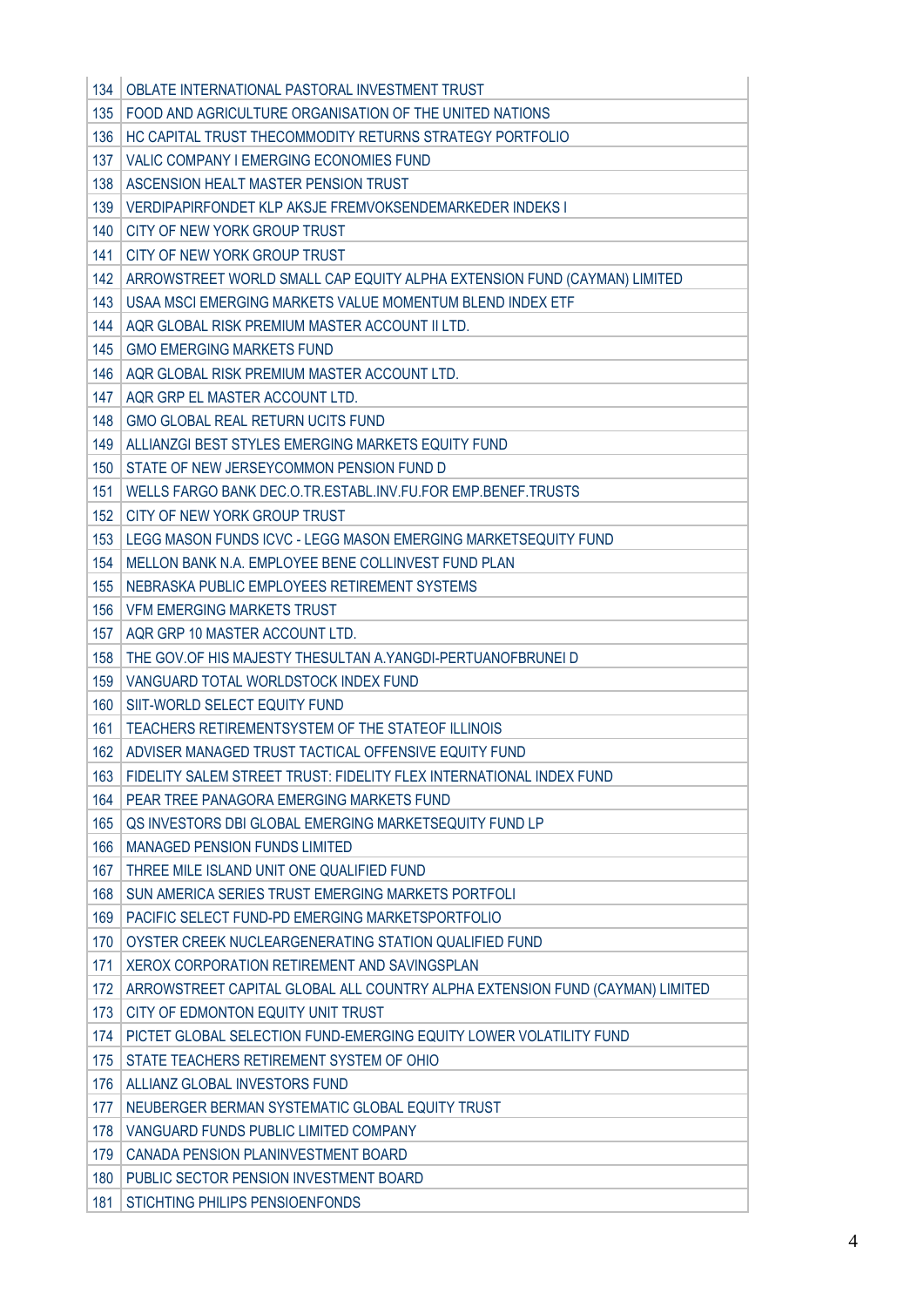| 182 | NEW YORK STATE TEACHERS RETIREMENT SYSTEM                           |
|-----|---------------------------------------------------------------------|
| 183 | NEW YORK STATE TEACHERS RETIREMENT SYSTEM                           |
| 184 | CITY OF NEW YORK GROUP TRUST                                        |
| 185 | PEOPLE S BANK OF CHINA                                              |
| 186 | <b>CC L EAFE EQUITY FUND</b>                                        |
| 187 | FUTURE FUND BOARD OF GUARDIANS                                      |
| 188 | LEGG MASON EMERGING MARKETS DIVERSIFIED CORE ETF                    |
| 189 | MERCER QIF FUND PUBLIC LIMITED COMPANY                              |
| 190 | AQR GRP EL 20 MASTER ACCOUNT LTD.                                   |
| 191 | <b>IBM DIVERSIFIED GLOBAL EQUITY FUND</b>                           |
| 192 | AMERGEN CLINTON NUCLEAR POWER PLANT NONQUALIFIED FUND               |
| 193 | CENTURYLINK INC. DEFINED BENEFIT MASTERTRUST                        |
| 194 | LMCG EMERGING MARKETS EQUITY FUND LTD                               |
| 195 | GOVERNMENT EMPLOYEES SUPERANNUATION BOARD                           |
| 196 | ARROWSTREET INTERNATIONAL EQUITY ACWI EX US TRUST FUND              |
| 197 | <b>FRANKLIN LIBERTYSHARES ICAV</b>                                  |
| 198 | SPDR S+P EMERGING MARKETS FUND                                      |
| 199 | FRANKLIN TEMPLETON ETF TRUST-FRANKLIN LIBERTYQ GLOBAL EQUITY ETF    |
| 200 | STICHTING BLUE SKY ACTIVE EQUITY EMERGING MKTS GLB                  |
| 201 | SUNAMERICA SPECIALTY SERIES SUNAMERICA INCOME EXPLORER FUND         |
| 202 | <b>GMO BENCHMARK-FREE FUND</b>                                      |
| 203 | CITY OF NEW YORK GROUP TRUST                                        |
| 204 | PENSION BENEFIT GUARANTY CORPORATION                                |
| 205 | WELLS FARGO FACTOR ENHANCED EMERGING MARKETS PORTFOLIO              |
| 206 | ASCENSION ALPHA FUND, LLC                                           |
| 207 | PRAMERICA FIXED INCOME FUNDS PLC                                    |
| 208 | STICHTING PENSIOENFONDS VAN DE METALEKTRO PME                       |
| 209 | LA FIRE AND POLICE PENSION SYSTEM                                   |
| 210 | SUNSUPER SUPERANNUATION FUND                                        |
| 211 | LATTICE EMERGING MARKETS STRATEGY ETF                               |
| 212 | FRANKLIN TEMPLETON ETF TRUST-FRANKLIN LIBERTYQ EMERGING MARKETS ETF |
| 213 | CITY OF NEW YORK GROUP TRUST                                        |
| 214 | <b>USAA EMERGING MARKETS FOND</b>                                   |
| 215 | MDPIM EMERGING MARKETS EQUITY POOL                                  |
| 216 | <b>UAW RETIREE MEDICALBENEFITS TRUST</b>                            |
| 217 | OMERS ADMINISTRATION CORPORATION                                    |
| 218 | LACM EMII, L.P.                                                     |
| 219 | ST. JAMES S PLACE GLOBAL EQUITY UNIT TRUST                          |
| 220 | CAISSE DE DEPOT ET PLACEMENT DU QUEBEC                              |
| 221 | EXELON GENERATION COMPANY LLC TAX QUALIFIED NUCLEAR DECOMMIS        |
| 222 | WILSHIRE MUTUAL FUNDS INC.-WILSHIRE INTERNATIONAL EQUITY FU.        |
| 223 | FIDELITY SALEM STREET TRU. FIDELITY SER. GL. EX U.S. INDEX FUND     |
| 224 | RELIANCE TRUST INSTITUTIONAL RETIREMENT TRUST                       |
| 225 | MUICIPAL EMPLOYEES ANNUITY                                          |
| 226 | STICHTING DELA DEPOSITARY AND MANAGEMENT                            |
| 227 | EATON VANCE TRUST COM. PAR. STRUC.EMER.MARK.CORE EQUITY FUND        |
| 228 | ARROWSTREET INTERNATIONAL EQUITY-EAFE ALPHA EXTENSION FUND          |
| 229 | ISHARES CONTINENTAL EUROPEAN EQUITY INDEX FUND (UK)                 |
|     |                                                                     |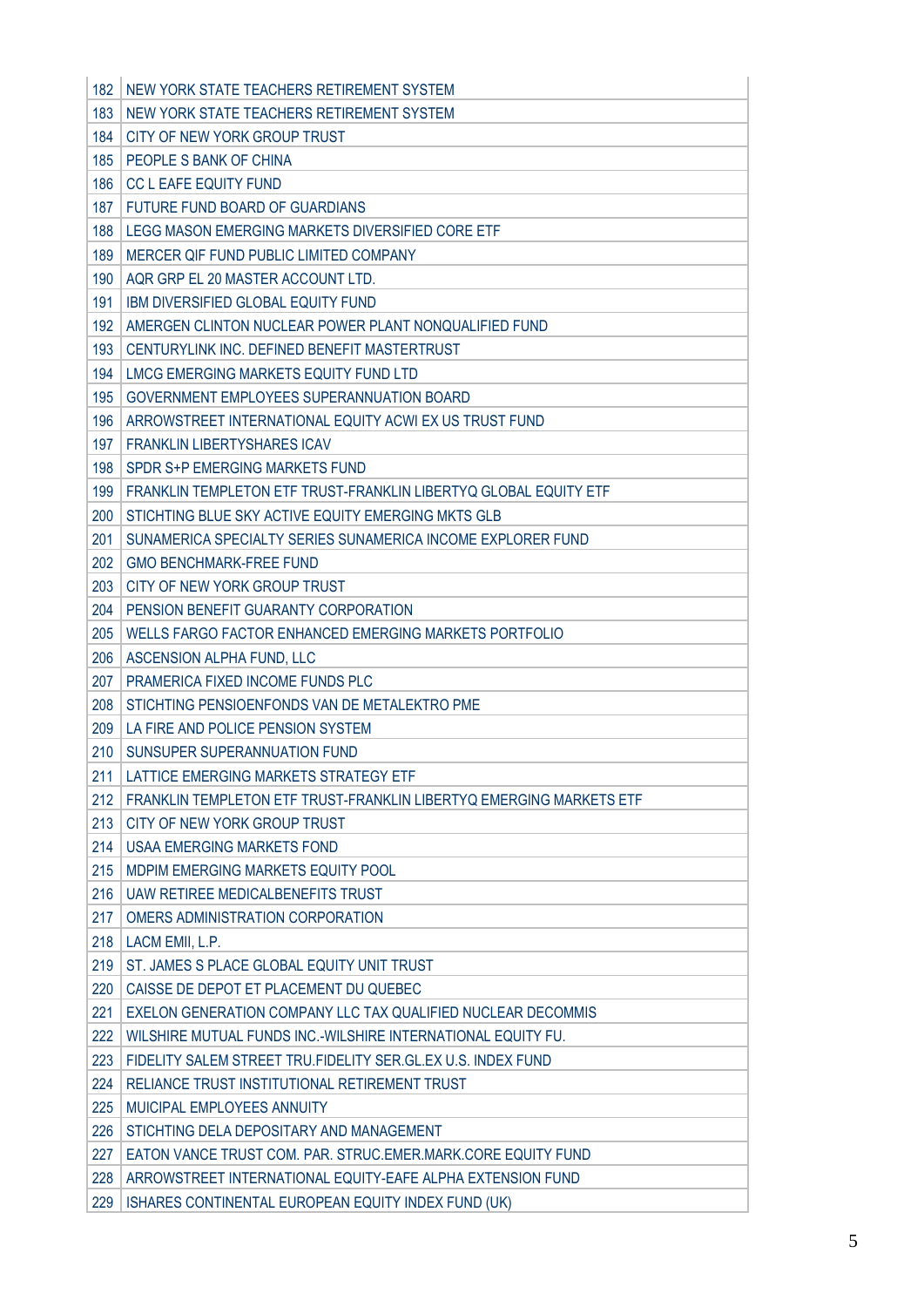| 230 | ADVANCED SERIES TRUST-AST J.P.MORGAN STRATEGIC OPP.PORTFOLIO              |
|-----|---------------------------------------------------------------------------|
| 231 | VOYA MULTI-MANAGER EMERGING MARKETS EQUITY FUND                           |
| 232 | PUBLIC EMPLOYEE RETIREMENT ASSOC OF NEW MEXICO                            |
| 233 | GUGGENHEIM MSCI EMERGING MARKETS EQUAL COUNTRY WEIGHT ETF                 |
| 234 | ROBECO EMERGING CONSERVATIVE EQUITIES DST                                 |
| 235 | ISHARES EMERGING MARKETS EQUITY INDEX FUND(UK)                            |
| 236 | STATE OF INDIANA PUBLIC EMPLOYEES RETIREMENT FUND                         |
| 237 | PUBLIC SCHOOL TEACHERS PENSION AND RETIREMENT FUND OF THE CITY OF CHICAGO |
| 238 | <b>UPS GROUP TRUST</b>                                                    |
| 239 | OHIO SCHOOL EMPLOYEES RETIREMENT SYSTEM                                   |
| 240 | GOVERNMENT OF THE PROVINCE OF ALBERTA                                     |
| 241 | CF DV EMERGING MARKETS STOCK INDEX FUND                                   |
| 242 | VANGUARD FUNDS PUBLIC LIMITED COMPANY                                     |
| 243 | ARROWSTREET COLLECTIVE INVESTMENT TRUST                                   |
| 244 | <b>VIDENT INTERNATIONALEQUITY FUND</b>                                    |
| 245 | <b>UAW RETIREE MEDICALBENEFITS TRUST</b>                                  |
| 246 | AMP CAPITAL SPECIALIST INTERNATIONAL SHARE FUND                           |
| 247 | <b>CBP GROWTH</b>                                                         |
| 248 | AUSTRALIAN CATHOLIC SUPERANNUATION AND RETIREMENT FUND                    |
| 249 | STICHTING BEDRIJFSTAKPENSIOENFONDS VOORDE MEDIA PNO                       |
| 250 | WHOLESALE UNIT TRUST MSCI EMERGING MARKETS INDEX SHARES FUND              |
| 251 | STRATEGIC INTERNATIONAL EQUITY FUND                                       |
| 252 | GENERALI INVESTMENTS SICAV - CENTRAL EASTERN EUROPEAN EQUITY              |
| 253 | AMP EMERGING MARKETS INDEX FUND                                           |
| 254 | KIWI INVESTMENT MANAGEMENT WHOLESALE CORE GLOBAL FUND                     |
| 255 | AI STRATEGIC GLOBAL EQUITY FUND                                           |
| 256 | <b>FRIENDS LIFE AND PENSIONS LIMITED</b>                                  |
| 257 | <b>FRIENDS LIFE FUNDS LIMITED</b>                                         |
| 258 | WEST MIDLANDS METROPOLITAN AUTHORITIES PENSION FUND                       |
| 259 | BEST INVESTMENT CORPORATION                                               |
| 260 | THE HONGKONG SHANGAI BANKING CORPORATION LTD. SEOUL BR                    |
| 261 | NATIONAL GRID UK PENSION SCHEME TRUSTEELIMITED                            |
| 262 | <b>MUHSİN DEMİR</b>                                                       |
| 263 | FLEXSHARES INTERNATIONAL QUALITY DIVIDEND DEFENSIVE INDEX FU              |
| 264 | <b>VICTORIAN SUPERANNUATION FUND</b>                                      |
| 265 | <b>CX GLOBAL EQUITIES LIMITED</b>                                         |
| 266 | <b>ISHARES PUBLIC LIMITED COMPANY</b>                                     |
| 267 | <b>BLACKROCK GLOBAL INDEX FUNDS</b>                                       |
| 268 | <b>FUNDACAO CALOUSTE GULBENKIAN</b>                                       |
| 269 | KAPITALFORENINGEN LAERERNES PENSION INVEST                                |
| 270 | ISHARES MSCI TURKEY INVESTABLE MARKET INDEX FUND                          |
| 271 | POPLAR TREE FUND OF AMERICAN INVESTMENTTRUST                              |
| 272 | BARCLAYS GLOBAL INVESTORS INDEX SELECTION FUND                            |
| 273 | TEACHER RETIREMENT SYSTEM OF TEXAS                                        |
| 274 | <b>ISHARES MCSI EMERGING MARKETS INDEX FUND</b>                           |
| 275 | BLACKROCK INST. TRUSTCOMP.N.A.INV.FUN.FO.EMPLO.BENEFIT TRUSTS             |
| 276 | BLACKROCK INSTITUTIONAL TRUST COMPANY N.A.                                |
| 277 | CHURCH COMMISSIONERSFOR ENGLAND                                           |
|     |                                                                           |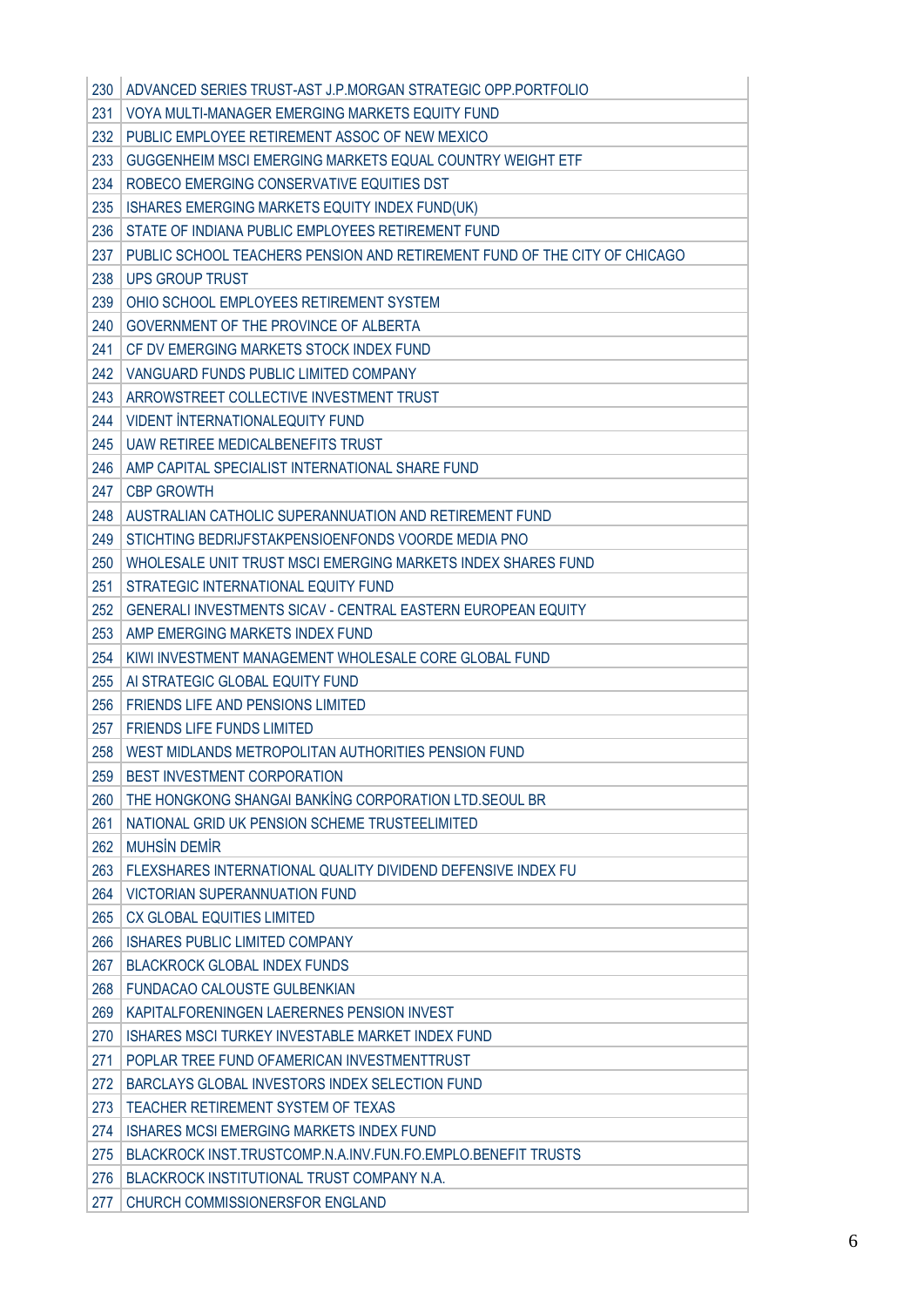| 278 | <b>STICHTING SHEEL PENS</b>                                                                    |
|-----|------------------------------------------------------------------------------------------------|
| 279 | VANGUARD TOTAL INTERNATIONAL STOCK INDEX FUND                                                  |
| 280 | THE NOM T A B CO. LTD.RE. INT EM BO INDEX LOC NO HEDGE MO FU                                   |
| 281 | CALIFORNIA PUBLIC EMPLOYEES RETIREMENT SYSTEM                                                  |
| 282 | <b>JP MORGAN DIVERSIFIED FUND</b>                                                              |
| 283 | STATE STREET RUSSELL RAFI GLOBAL EX-U.S.INDEX NON-LENDING COMMON TRUST FUND                    |
| 284 | JPMORGAN EMERGING ECONOMIES FUND                                                               |
| 285 | <b>MISSOURI EDUCATION PENSION TRUST</b>                                                        |
| 286 | AVIVA INVESTORS INVES. FUNDS ICVC AV. INVES. INTER. IN. TRA. FUND                              |
| 287 | TRUST AND CUSTODY SERVICES BA.LTD.REEME EQU PA MO FU                                           |
| 288 | FLEXSHARES MORNINGSTAR EMERGING MARKETSFACTOR TILT INDEX FU                                    |
| 289 | <b>COLLEGE RETIREMENT EQUITIES FUND</b>                                                        |
| 290 | <b>MANULIFE GLOBAL FUND</b>                                                                    |
| 291 | OLD WESTBURY STRATEGIC OPPORTUNITIES FUND                                                      |
| 292 | STICHTING MN SERVICES A ANDELEFONDS EMERING MARKETS                                            |
| 293 | SHELL CONTRIBUTORY PENSION FUND                                                                |
| 294 | CONSULTING GROUP CAPITAL MARKETS FUNDS EMERGING MA                                             |
| 295 | TEACHER RETIREMENT SYSTEM OF TEXAS                                                             |
| 296 | STATE STREET EMERGING MARKETS ENHANCED NON-LENDING COMMON TRUST FUND                           |
| 297 | <b>SBC MASTER PENSION TRUST</b>                                                                |
| 298 | JAPAN TRUSTEE SERVICES BANK LTD RE STB JPM VISTA 5 MOTHER FUND                                 |
| 299 | OREGON PUBLIC EMPLOYEES RETIREMENT SYSTEM                                                      |
| 300 | REYNOLDS AMERICAN DEFINED BENEFIT MASTER TRUST                                                 |
| 301 | JP MORGAN CHASE RETIREMENT PLAN                                                                |
| 302 | ALLIANZGI FONDS DSPT                                                                           |
|     |                                                                                                |
| 303 | UBS ASSET MANAGEMENT LIFE LTD                                                                  |
| 304 | TRUST AND CUSTODY SERVICES BANK LTD RE SOMPO JAPAN FORTIS TURKISH EQUITY MOTHER<br><b>FUND</b> |
| 305 | THE NOM T A B CO. LTD.RE. INT EM ST INDMSCI EM NO HEDGE M F                                    |
| 306 | STICHTING PENSIOENFONDS VOOR HUISARTSE                                                         |
| 307 | ABU DHABI RETIREMENT PENSIONS AND BENEFITS                                                     |
| 308 | EMERGING MARKETS INDEX NON LENDABLE FUND B                                                     |
| 309 | ARROWSTREET (CANADA) GLOBAL WORLD SMALL CAP FUND II                                            |
| 310 | <b>EMERGING MARKETS EQUITY SELECT ETF</b>                                                      |
| 311 | RBC EMERGING MARKETS EQUITY INDEX EFT                                                          |
| 312 | VANGUARD EMRG MKT STOCK INDEX                                                                  |
| 313 | <b>POLUNIN FUNDS</b>                                                                           |
| 314 | <b>ICNSW INTERNATIONAL EQUITIES FUND</b>                                                       |
| 315 | CALIFORNIA PUBLIC EMPLOYEES RETIREMENT SYSTEM                                                  |
| 316 | CALIFORNIA PUBLIC EMPLOYEES RETIREMENT SYSTEM                                                  |
| 317 | CALIFORNIA PUBLIC EMPLOYEES RETIREMENT SYSTEM                                                  |
| 318 | <b>NFS LIMITED</b>                                                                             |
| 319 | THE MAS.TRU.B.O.JAP.LTD.A.TRU.FO.GOV.PENS.INV.FUND 400045833                                   |
| 320 | FIDELITY SALEM STREET TRUST-FIDELITY TOTAL INTERNATIONAL INDEX FUND                            |
| 321 | XTRACKERS MSCI ALL WORLD EX US HEDGED EQUITY ETF                                               |
| 322 | SCHRODER GLOBAL MULTI-FACTOR EQUITY FUND                                                       |
| 323 | OREGON PUBLIC EMPLOYEES RETIREMENT SYSTEM                                                      |
| 324 | TCORPIM SPECIALIST EMERGING MARKET SHARE FUND                                                  |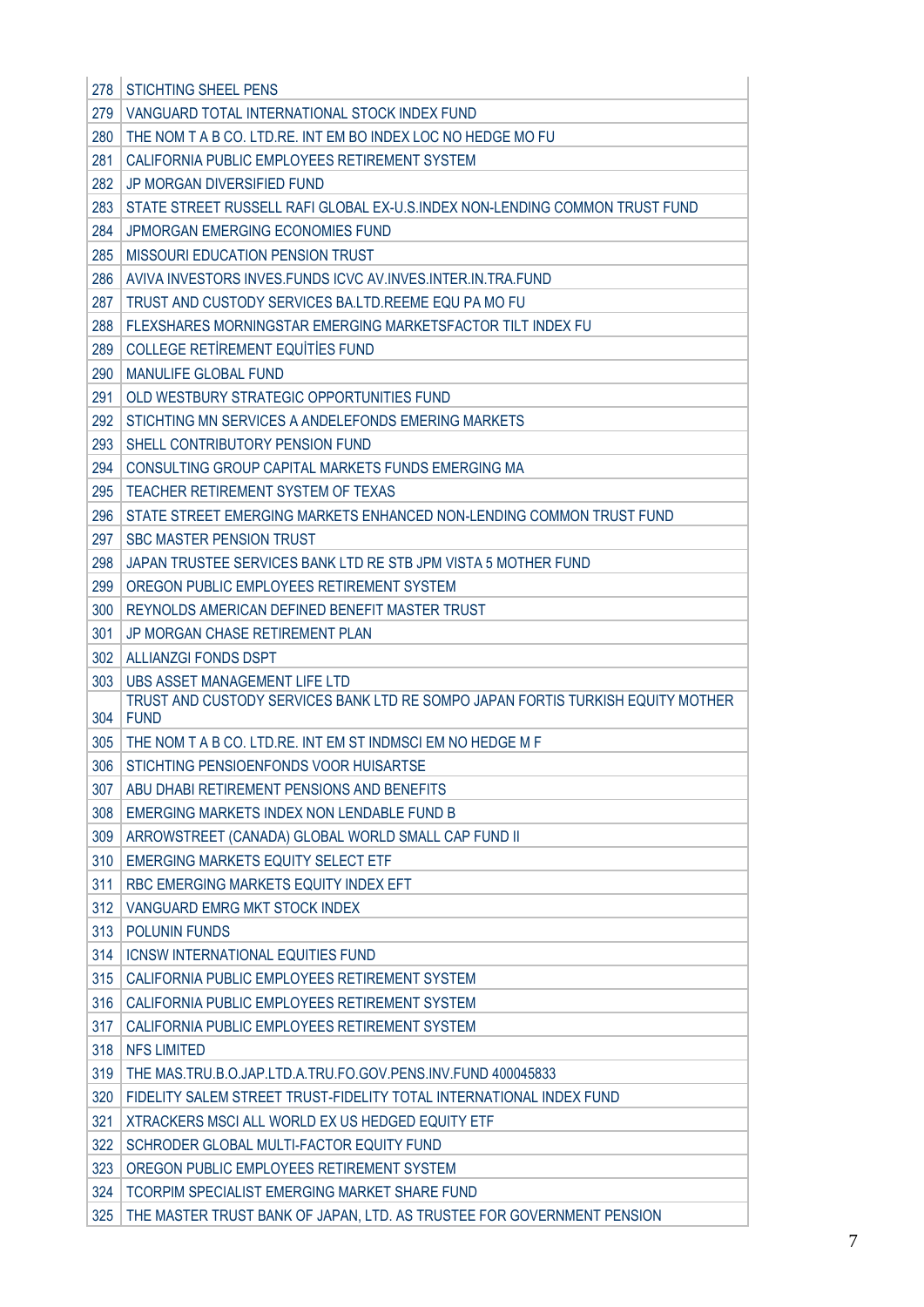|     | INVESTMENT FUND (400045849)                                                                             |
|-----|---------------------------------------------------------------------------------------------------------|
| 326 | HAND COMPOSITE EMPLOYEE BENEFIT TRUST                                                                   |
| 327 | ISHARES MSCI EMERGING MARKETS EX CHINA ETF                                                              |
| 328 | TEACHER RETIREMENT SYSTEM OF TEXAS                                                                      |
| 329 | OREGON PUBLIC EMPLOYEES RETIREMENT SYSTEM                                                               |
| 330 | TRUST AND CUSTODY SERVICES BANK, LTD. AS TRUSTEE FOR WORLD LOW WOLATILITY SMALL-<br>MID CAP EQUITY FUND |
| 331 | <b>INVESTORS WHOLESALE EMERGING MARKETS EQUITIES TRUST</b>                                              |
| 332 | POLUNIN DEVELOPING COUNTRIES FUND LLC.                                                                  |
| 333 | DESJARDINS EMERGING MARKETS MULTIFACTOR-CONTROLLED VOLATILITY ETF                                       |
| 334 | <b>JPMORGAN FUNDS (IRELAND) ICAV</b>                                                                    |
| 335 | XTRACKERS FTSE EMERGING COMPREHENSIVE FACTOR ETF                                                        |
| 336 | MM SELECT EQUITY ASSET FUND                                                                             |
| 337 | JAPAN T S B LTD. A TF RESONA B LTD A T F JPM GEM DIV MO FUND                                            |
| 338 | <b>GLOBAL X MSCI SUPERDIVIDEND EMERGING MARKETS ETF</b>                                                 |
| 339 | AVIVA LIFE AND PENSIONS UK LTD                                                                          |
| 340 | CALIFORNIA PUBLIC EMPLOYEES RETIREMENT SYSTEM                                                           |
| 341 | SCRI ROBECO CUSTOMIZED QUANT EMERGING MARKETS FONDS                                                     |
| 342 | THE MASTER TRUST BANK OF JAPAN, LTD. AS TRUSTEE FOR PENSION FUND 40003907                               |
| 343 | VANTAGETRUST III MASTER COLLECTIVE INVESTMENT FUNDS TRUST                                               |
| 344 | CALIFORNIA STATE TEACHERS RETIREMENT SYSTEM                                                             |
| 345 | EMERGING MARKET CORE EQUT PORTF DFA INV DIM GRO IN                                                      |
| 346 | <b>MANULIFE GLOBAL FUND</b>                                                                             |
| 347 | <b>UBS US GROUP TRUST</b>                                                                               |
| 348 | SHELL TRUST BERMUDALTD AS T.O.T.SHELL OVERS.COUNT.PENS.FUND                                             |
| 349 | FIRST TRUST EMERGING MARKETS SMALL CAP ALPHADEX FUND                                                    |
| 350 | JNL MELLON CAPITALEMERGING MARKETS INDEXFUND                                                            |
| 351 | STATE STREET GLOBALADVISORS LUXEMBOURGSICAV                                                             |
| 352 | ARROWSTREET (CANADA) GLOBAL ALL-COUNTRY FUND I                                                          |
|     | 353   LEGAL AND GENERAL COLLECTIVE INVESTMENT TRUST                                                     |
| 354 | CALIFORNIA PUBLIC EMPLOYEES RETIREMENT SYSTEM                                                           |
| 355 | PARAMETRIC EMERGING MARKETS FUND                                                                        |
| 356 | PEMT RE BBAID ARROWST CAPITAL EM                                                                        |
| 357 | ISHARES CORE MSCI EMERGING MARKETS ETF                                                                  |
| 358 | JOHN HANCOCK FUNDS II STRATEGIC EQUITY ALLOCATION FUND                                                  |
| 359 | FIDELITY SALEM STREET TRUST FIDELITY EMERGING MARKETS INDEX FUND                                        |
| 360 | OLD WESTBURY SMALL AND MID CAP STRATEGIES FUND                                                          |
| 361 | ONEPATH GLOBAL EMERGING MARKETS SHARES UNHEDGED INDEX POOL                                              |
| 362 | <b>IRISH LIFE ASSURANCE PLC</b>                                                                         |
| 363 | LGT CAPITAL PARTNERS (FL) AG                                                                            |
| 364 | EMERGING MARKETS EQUITY ESG SCREENED FUND B                                                             |
| 365 | BLACKROCK ASSET MANAGEMENT SCHWEIZ AG ISHARES EMERGING MARKETS EQUITY INDEX<br>FUND (CH)                |
| 366 | STATE STREET GLOBAL EQUITY EX-US INDEX PORTFOLIO                                                        |
| 367 | INTERNATIONAL MONETARY FUND                                                                             |
| 368 | JOHN HANCOCK FUNDS II EMERGING MARKETS FUND                                                             |
| 369 | FIDELITY UCITS II ICAV-FIDELITY MSCI EMERGING MARKETS INDEX FUND                                        |
| 370 | THE MASTER TRUST BANK OF JAPAN LTD.AS TRUSTEE FOR GOVERNMENT PENSION INV                                |
| 371 | DIVERSIFIED MARKETS-2010-POOLED FUND TRUST                                                              |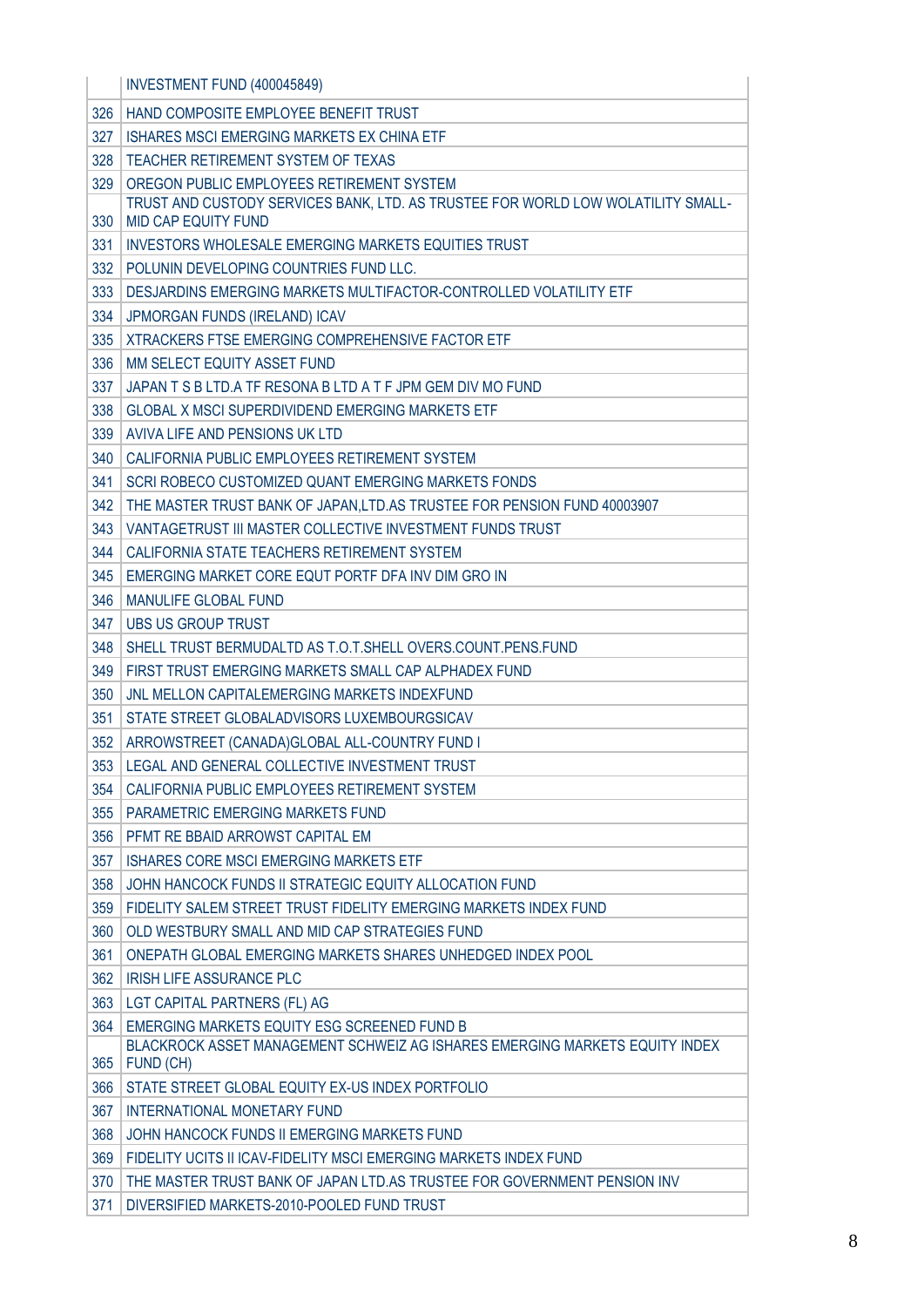| 372        | PUBLIC EMPLOYEES RETIREMENT SYSTEM OF OHIO                                                                      |
|------------|-----------------------------------------------------------------------------------------------------------------|
| 373        | THE MASTER TRUST BANK OF JAPAN, LTD. AS TRUSTEE FOR GOVERNMENT PENSION INV.                                     |
| 374        | <b>INTERNATIONAL MONETARY FUND</b>                                                                              |
| 375        | SPDR MSCLEMERGING MARKETS STRATEGICFACTORS ETF                                                                  |
| 376        | <b>INVESTMENT COMPANY PUBLIC LIMITED COMPANY</b>                                                                |
| 377        | CONNECTICUT GENERAL LIFE INSURANCE COMPANY                                                                      |
| 378        | STATE STREET IRELAND UNIT TRUST                                                                                 |
| 379        | THE MASTER TRUST BANK OF JAPAN LTD. AS TRUSTEE FOR GOVERNMENT PENSION INV.                                      |
| 380        | RBC QUANT EMERGING MARKETS DIVIDEND LEADERS ETF                                                                 |
| 381        | FIDELITY INVESTMENT FUNDS-FIDELITY INDEX EMERGING MARKETS FUND                                                  |
| 382        | THE MASTER TRUST BANK OF JAPAN, LTD.AS TRUSTEE FOR GOVERNMENT PENSION INV                                       |
| 383        | AQR FUNDS-AQR EMERGING MOMENTUM STYLE FUND                                                                      |
| 384        | TRUST AND CUSTODY SERVICES BANK LTD.AS TRUSTEE FOR EMERGING EQUITY DIVERSIFI                                    |
| 385        | FLEXSHARES INTERNATIONAL QUALITY DIVIDEND INDEX FUND                                                            |
| 386        | SYNERGIE-ACTIONS MARCHES EMERGENTS                                                                              |
| 387        | FIDELITY SALEM STREET TRUST FIDELITY GLOBAL EX U.S. INDEX FUND                                                  |
| 388        | XTRACKERS MSCI EMERGING MARKETS HEDGED EQUITY ETF                                                               |
| 389        | CALIFORNIA PUBLIC EMPLOYEES RETIREMENT SYSTEM                                                                   |
| 390        | STATE OF NEW MEXICO STATE INVESTMENT COUNCIL                                                                    |
| 391        | WISDOMTREE ISSUER PUBLIC LIMITED COMPANY                                                                        |
| 392        | DFA EMERGING MARKETS SERIES                                                                                     |
| 393        | NATIONAL COUNCIL FOR SOCIAL SECURITY FUND                                                                       |
| 394        | THE REGENTS OF THE UNIVERSITY OF CALIFORNIA                                                                     |
| 395        | PARAMETRIC TAX-MANAGED EMERGINGMARKETS FUND                                                                     |
| 396        | CALIFORNIA PUBLIC EMPLOYEES RETIREMENT SYSTEM                                                                   |
| 397        | CEP AS DEPOSITARY FOR DIMENSIONAL EMERGING MARKETS FUND                                                         |
| 398        | JAPAN TRUSTEE SERVICES BANK LTD.RE.RB EM SMALL-MID CAP EQ FU                                                    |
| 399        | TRUST AND CUSTODY SERVICES BANK, LTD. AS TRUSTEE FOR EMERGING MARKETS EQUI.                                     |
| 400        | BOEING COMPANY EMPLOYEES RETIREMENT PLAN                                                                        |
| 401        | TRUST A CUS SER BANK LTD.A TR F RISING TURKISH EQU MOTH FUND                                                    |
| 402        | TEACHER RETIREMENT SYSTEM OF TEXAS                                                                              |
|            | STATE STREET GLOBAL ADVISORS TRUST COMPANY INVESTMENT FUNDS FOR TAX EXEMPT                                      |
| 403        | <b>RETIREMENT PLANS</b>                                                                                         |
| 404        | I SHARES II PUBLIC LIMITED COMPANY                                                                              |
| 405        | JPMORGAN DIVERSIFIED RETURN EMERGING MARKETS EQUITYETF                                                          |
| 406<br>407 | <b>GOVERNMENT OF NORVWAY</b><br>SCHRODER INTERNATIONSELECTION FUND                                              |
| 408        | JPMORGAN SAR GLOBALEMERGING MARKETS FUND                                                                        |
| 409        | THE REGENTS OF THE UNIVERSITY OF CALIFORNIA                                                                     |
| 410        | <b>STATE OF WYOMING</b>                                                                                         |
| 411        |                                                                                                                 |
| 412        | TOTAL INTERNATIONAL EX U.S.INDEX MASTER PORTFOLIO OF MASTER INVESTMENT P<br>T. ROWE PRICE QM GLOBAL EQUITY FUND |
| 413        | <b>IBM PERSONAL PENSION PLAN TRUST</b>                                                                          |
| 414        | ARROWSTREET EMERGING MARKETS FUND                                                                               |
| 415        | STATE STREET GLOBALADVISORS LUXEMBOURGSICAV                                                                     |
|            | CALIFORNIA STATE TEACHERS RETIREMENT SYSTEM                                                                     |
| 416<br>417 | WM POOL-GLOBAL EQUITIES TRUST NO.6                                                                              |
| 418        | KAISER PERMANENTE GROUP TRUST                                                                                   |
| 419        | TURKEY MSCI EMERGINGMARKETS INDEX COMMON TRUST FUND                                                             |
|            |                                                                                                                 |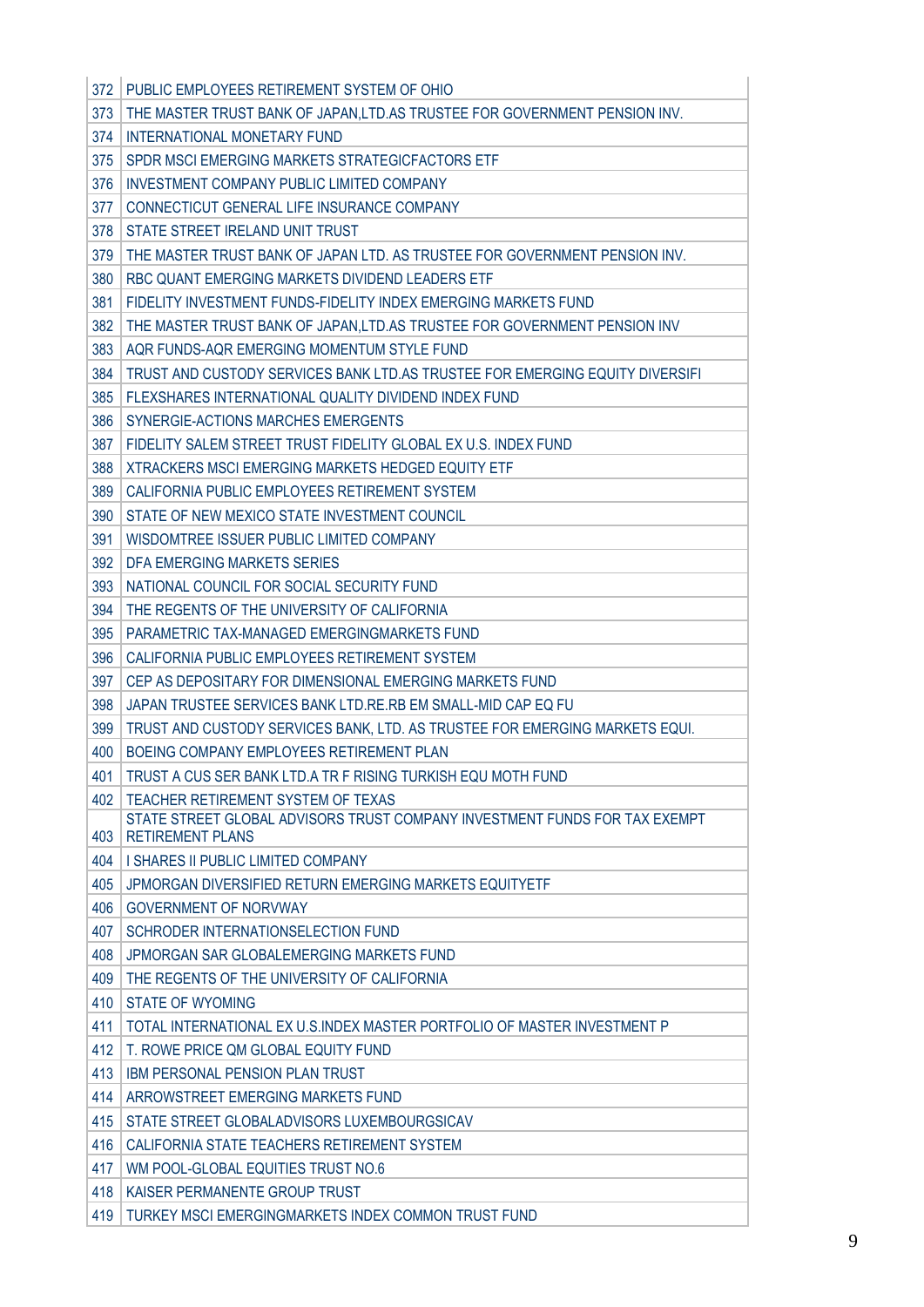| 420 | <b>BLACKROCK INDEXED EMERGING MARKETS IMI EQUITY FUND</b>                 |
|-----|---------------------------------------------------------------------------|
| 421 | CALIFORNIA PUBLIC EMPLOYEES RETIREMENT SYSTEM                             |
| 422 | <b>MINEWORKERS PENSION SCHEME</b>                                         |
| 423 | MANAGEMENT BOARD PUBLIC SERVICE PENSIONFUND                               |
| 424 | <b>AVIVA INVESTORS</b>                                                    |
| 425 | <b>GMAM GROUP PENSION TRUST III</b>                                       |
| 426 | STATE STREET EMERGING MARKETS EQUITY INDEX FUND                           |
| 427 | <b>STATE OF MINNESOTA</b>                                                 |
| 428 | <b>REBECO CAPITAL GROWTH FUNDS</b>                                        |
| 429 | <b>BLACKROCK CDN MSCI EMERGING MARKETS INDEX FUND</b>                     |
| 430 | ISHARES III PUBLIC LIMITED COMPANY                                        |
| 431 | THE MASTER TRUST BANK OF JAPAN, LTD AS TRUSTEE FOR GOVERNMENT PENSION INV |
| 432 | THE MASTER TRUST BANK OF JAPAN LTD AS TRUSTEE FOR GOVERNMENT PENSION INV  |
| 433 | COMMINGLED PENSION TRUST EMERGING MARKETS EQUITY                          |
| 434 | MONETARY AUTHORITY OF SINGAPORE                                           |
| 435 | THE REGENTS OF THE UNIVERSITY OF CALIFORNIA                               |
| 436 | BRITISH COAL STAFF SUPERANNUATION SCHEME                                  |
| 437 | EMERGING MARKETS EX-CONTROVERSIAL WEAPONS EQUITY INDEX FUNDB              |
| 438 | ARROWSTREET ACWI ALPHA EXTENSION FUND III (CAYMAN) LIMITED                |
| 439 | MONETARY AUTHORITY OF SINGAPORE                                           |
| 440 | STICHTING DEPOSITARY APG EMERGING MARKETS EQUITY POOL                     |
| 441 | NEUBERGER BERMAN INVESTMENT FUNDS PLC/NEUBERGER BERMAN SYSTEMATIC GLOBAL  |
| 442 | BOMBARDIER TRUST CANADA FOREIGN ASSETS                                    |
| 443 | TIAA-CREF FUNDS-TIAA-CREF EMERGING MARKETS EQUITY INDEX FUND              |
| 444 | FIDELITY SALEM STREET TRUZT: FIDELITY SAI EMERGING MARKETS INDEX FUND     |
| 445 | NEW YORK STATE COMMON RETIREMENT FUND                                     |
| 446 | SCHRODER PENSION MANAGEMENT LIMITED                                       |
| 447 | CALIFORNIA PUBLIC EMPLOYEES RETIREMENT SYSTEM                             |
| 448 | <b>ISHARES V PUBLIC LIMITED COMPANY</b>                                   |
| 449 | SCHWAB EMERGING MARKETS EQUITY ETF                                        |
| 450 | U.S. GLOBAL INVESTORS FUNDS- EMERGING EUROPE FUND                         |
| 451 | STATE STREET GLOBALADVISORS LUXEMBOURGSICAV                               |
| 452 | JOHN HANCOCK VARIABLE INSURANCE TRUST INTERNATIONAL EQUITY INDEX TRUST    |
| 453 | <b>JP MORGAN FUNDS</b>                                                    |
| 454 | NATIONAL AUST LTD AS TRUST FOR VAN GUARD EMER MARK                        |
| 455 | EATON VANCE INT.IRELAND F.PLC EAT.VAN.INT.IRE.PARAM.EM.MAR.F              |
| 456 | <b>UBS ETF</b>                                                            |
| 457 | ARROWSTREET (CANADA) INTERNATIONAL DEVELOPED MARKET EX-US FUND 1          |
| 458 | CALIFORNIA PUBLIC EMPLOYEES RETIREMENT SYSTEM                             |
|     |                                                                           |